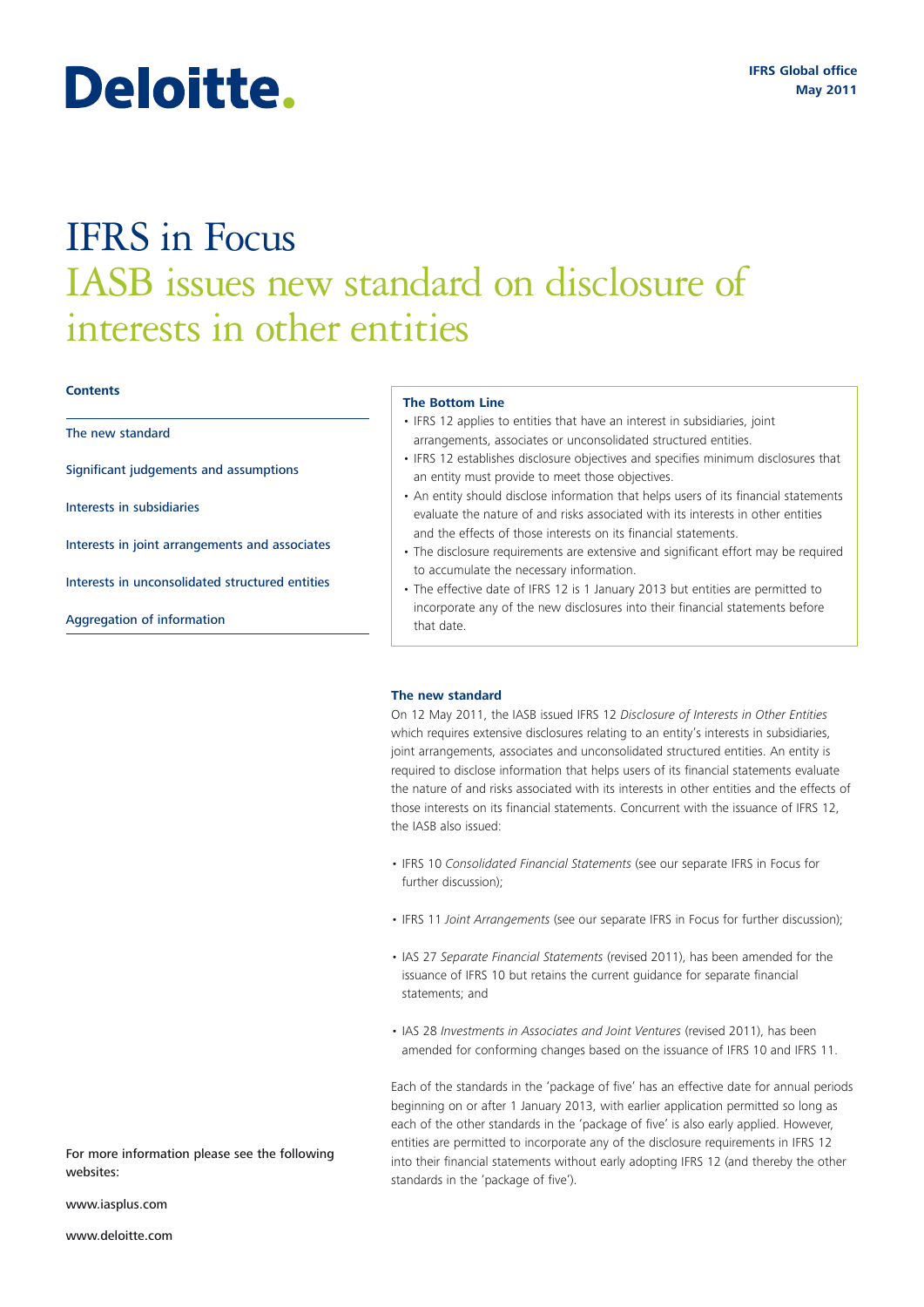IFRS 12 is intended to integrate the disclosure requirements on interests in other entities, currently included in several standards, and also adds additional requirements in a number of areas.

#### **Significant judgements and assumptions**

An entity should disclose information about significant judgements and assumptions it has made in determining whether it has control, joint control or significant influence over another entity and the type of joint arrangement when the arrangement has been structured through a separate vehicle. An entity should also provide these disclosures when changes in facts and circumstances affect the entity's conclusion during the reporting period.

#### **Observation**

The Standard provides examples of the judgements and assumptions requiring disclosure. These examples (which include the basis for concluding that holding more than half of the voting rights of an entity does not result in control or, conversely, that control is achieved with less than half the voting rights) make it clear that particular care should be taken in explaining departures from the assumed correlation between voting rights and level of influence over an entity.

#### **Interests in subsidiaries**

An entity that is a parent should disclose information regarding:

- the composition of the group;
- non-controlling interests (including summarised financial information about each subsidiary with material NCI);
- significant restrictions on the parent's ability to access or use the assets and settle the liabilities of its subsidiaries;
- the nature of, and changes in, the risks associated with interests in consolidated structured entities; and
- the effects of changes in its ownership interest that did or did not result in a loss of control during the reporting period.

Disclosure is also required when the financial statements of a subsidiary are as of a date or for a period that is different from that of the consolidated financial statements.

#### **Interests in joint arrangements and associates**

An entity should disclose information about the nature, extent and financial effects of its interests in joint arrangements and associates, including information about contractual relationships with the other parties to the joint arrangements or other investors that have interests in associates. An entity should also disclose the nature of, and changes in, the risks associated with its interests in joint ventures and associates.

#### **Interests in unconsolidated structured entities**

IFRS 12 defines a structured entity as "an entity that has been designed so that voting or similar rights are not the dominant factor in deciding who controls the entity." Examples of structured entities include securitisation vehicles, asset-backed financings and certain investment funds.

The Standard requires extensive disclosures to help users understand the nature and extent of an entity's interests in unconsolidated structured entities and the risks associated with those interests, including:

- the nature, purpose, size and activities of the structured entity;
- how the structured entity is financed;
- the carrying amounts of assets and liabilities relating to interests in unconsolidated structured entities and how they compare to the maximum exposure to loss from those interests; and
- any support provided to an unconsolidated structured entity when there is no contractual obligation to do so (including the reasons for providing such support).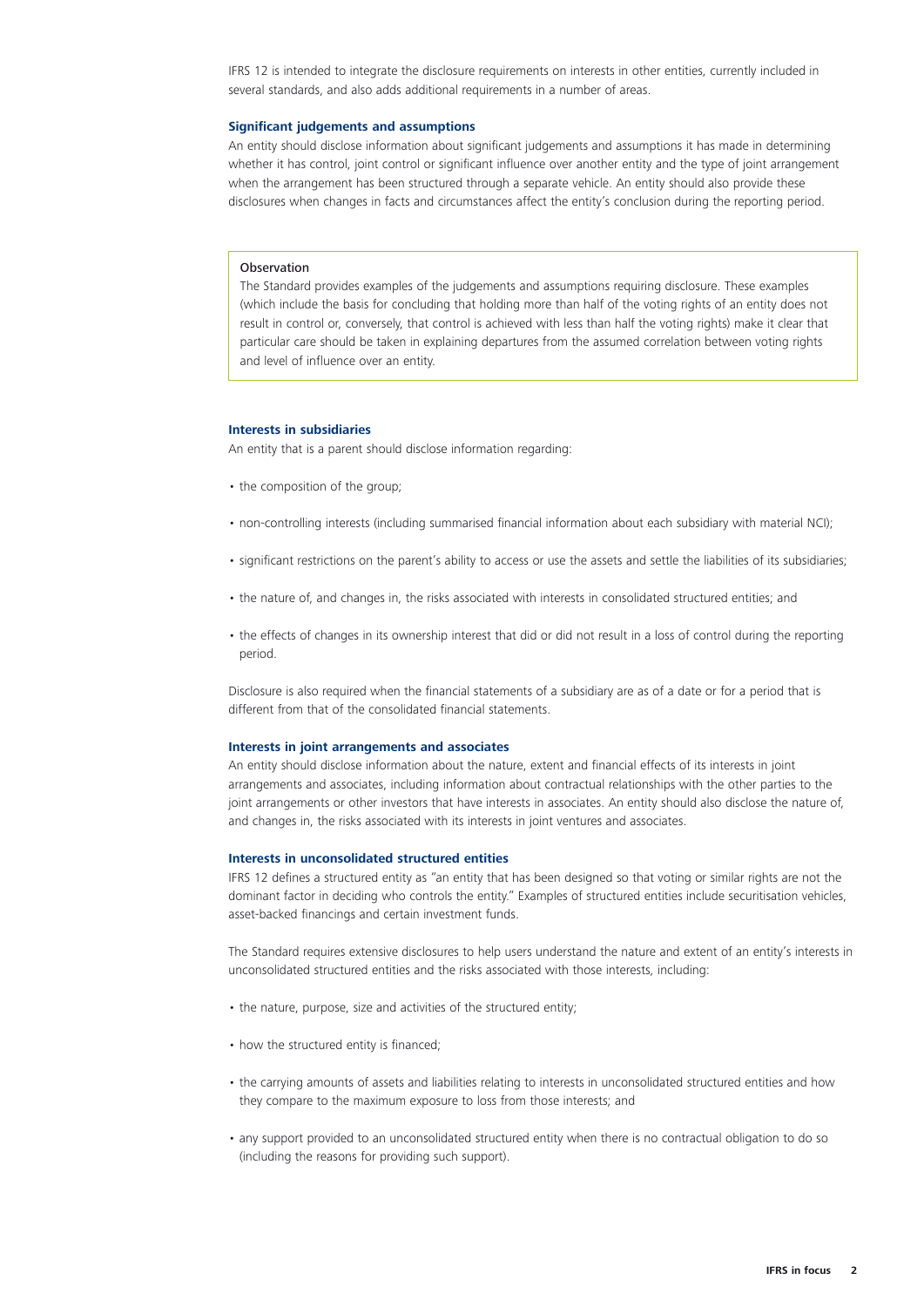#### Observation

As part of its project on consolidation, the IASB considered the instances which occurred during the financial crisis of financial institutions providing funding or other support to securitisation or investment vehicles because they established or promoted those vehicles. Rather than allowing them to fail and facing a loss of reputation, the financial institutions stepped in, and in some cases took control of the vehicles.

In finalising the requirements of IFRS 10, the Board decided that this type of 'reputational risk' is not in itself an appropriate basis for consolidating an entity. However, the disclosure requirements in respect of unconsolidated structured entities included in IFRS 12 were designed, in part, to help assess an entity's exposure to reputational risk.

#### **Aggregation of information**

IFRS 12 requires granular information in a number of areas (for example, in respect of each material joint arrangement and each subsidiary with NCI material to the group) and specifies that information relating to interests in subsidiaries, joint ventures, joint operations, associates and unconsolidated structured entities be presented separately, but does permit some aggregation of information within these classes of entities.

The Standard requires that the level of detail provided through disclosures should satisfy the needs of users of financial statements but should not result in excessive detail that may not be helpful to those users. An entity may aggregate information but only if that does not obscure the information provided.

#### Observation

When thinking about the appropriate level of aggregation, IFRS 12 indicates that consideration should be given to both quantitative and qualitative information about the risks and returns of each entity as well as consideration of the overall significance of the entity.